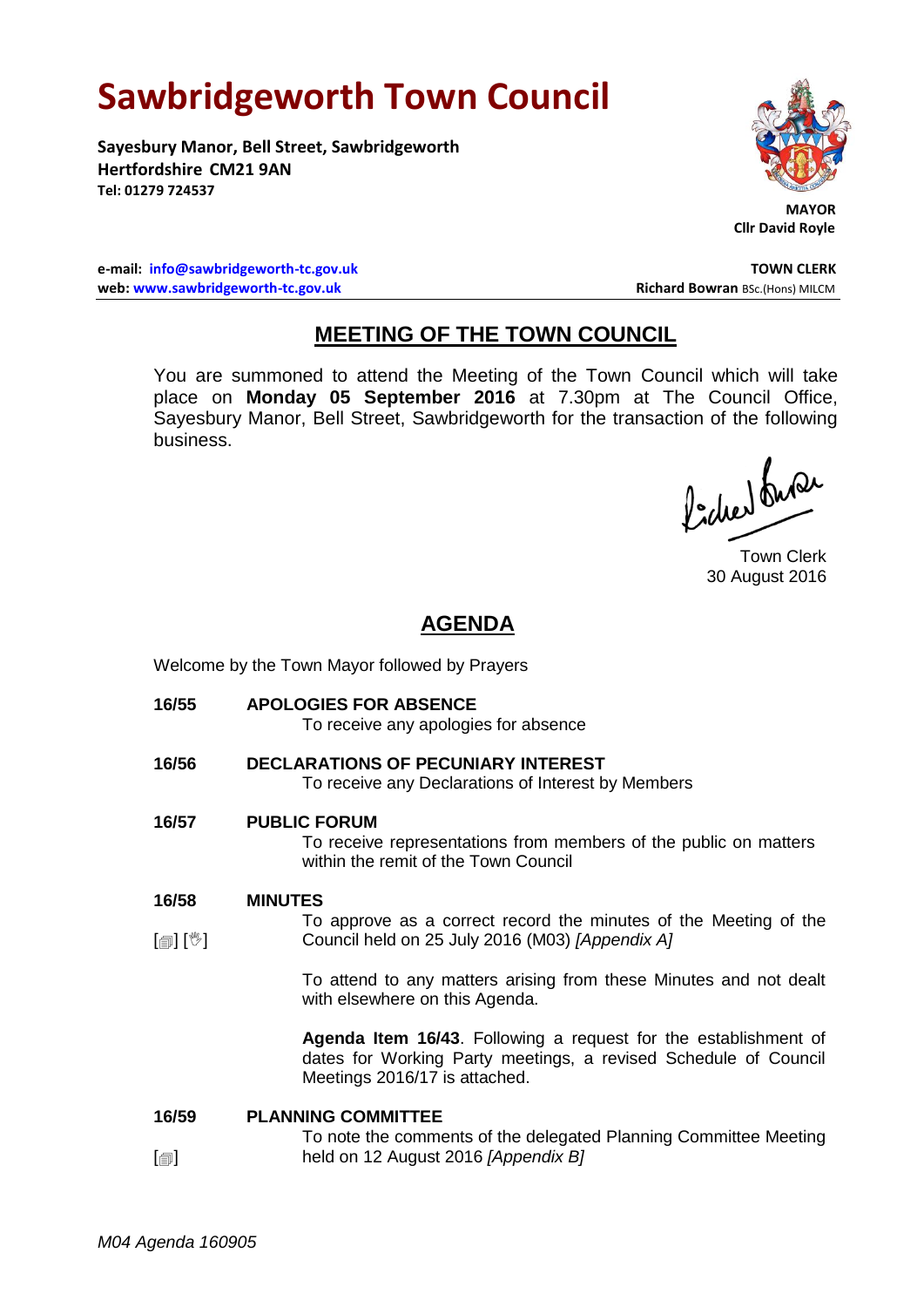#### **16/60 MAYOR'S CORRESPONDENCE/COMMUNICATIONS**

To receive Mayor's appointments and communications

To advise Tuesday 13 September at 19:00 as the date for Councillor Training by HAPTC.

#### **16/61 REPRESENTATIVES REPORTS**

To receive representatives reports from:

- County Councillor Roger Beeching
- District Councillor Eric Buckmaster
- District Councillor Angela Alder
- District Councillor Will Mortimer
- Hertfordshire Police
- Other Representatives

#### **16/62 TOWN CLERK'S REPORT**

 $\lceil$  $\blacksquare$ Report for August 2016 *[Attached as Appendix C]*

#### **16/63 TOWN PROJECT MANAGER'S REPORT**

 $\lceil$  $\blacksquare$ Report for August 2016 *[Attached as Appendix D]*

#### **16/64 DISTRICT PLAN**

To advise members of the meeting with the Leader and CEO of EHDC on 18 August; to take note of the developments discussed at the District Plan Panel meeting held on 25 August relating to the revised Chapter 8 of the District Plan; and to agree preliminary response that should be submitted to and will be considered at the Executive meeting of EHDC on 19 September.

#### **16/65 NEIGHBOURHOOD PLAN**

To advise members of the timetable for the District Plan and now to determine whether the Town Council should prepare a full or reduced scope Neighbourhood Plan in order to express the will of the parishioners of Sawbridgeworth.

#### **16/66 AIR QUALITY IN SAWBRIDGEWORTH**

To advise members of the meeting held by the mayor with Cllr McAndrew and officer Cerys Williams of EHDC on 12 August to discuss matters which could lead to the Town Council's response to the consultation on air quality as far as it affects the parish of Sawbridgeworth.

#### **16/67 RIVERS HERITAGE SITE & ORCHARD**

To advise members of the meeting with volunteers of the RHSO Group on 11 August at which it was suggested that a Steering Group be established.

To advise members of the date of 07 September at which the outgoing committee will be asked to resolve to cede the administration of the RHSO Group to the Steering Group.

#### **16/68 BELL STREET CONVENIENCES**

Following receipt on 01 August of a Draft Lease and Service Level Agreement from EHDC, to advise members of the current situation concerning the proposed refurbishment of the Bell Street public conveniences and to decide, taking into account current circumstances, the course of action to be followed.